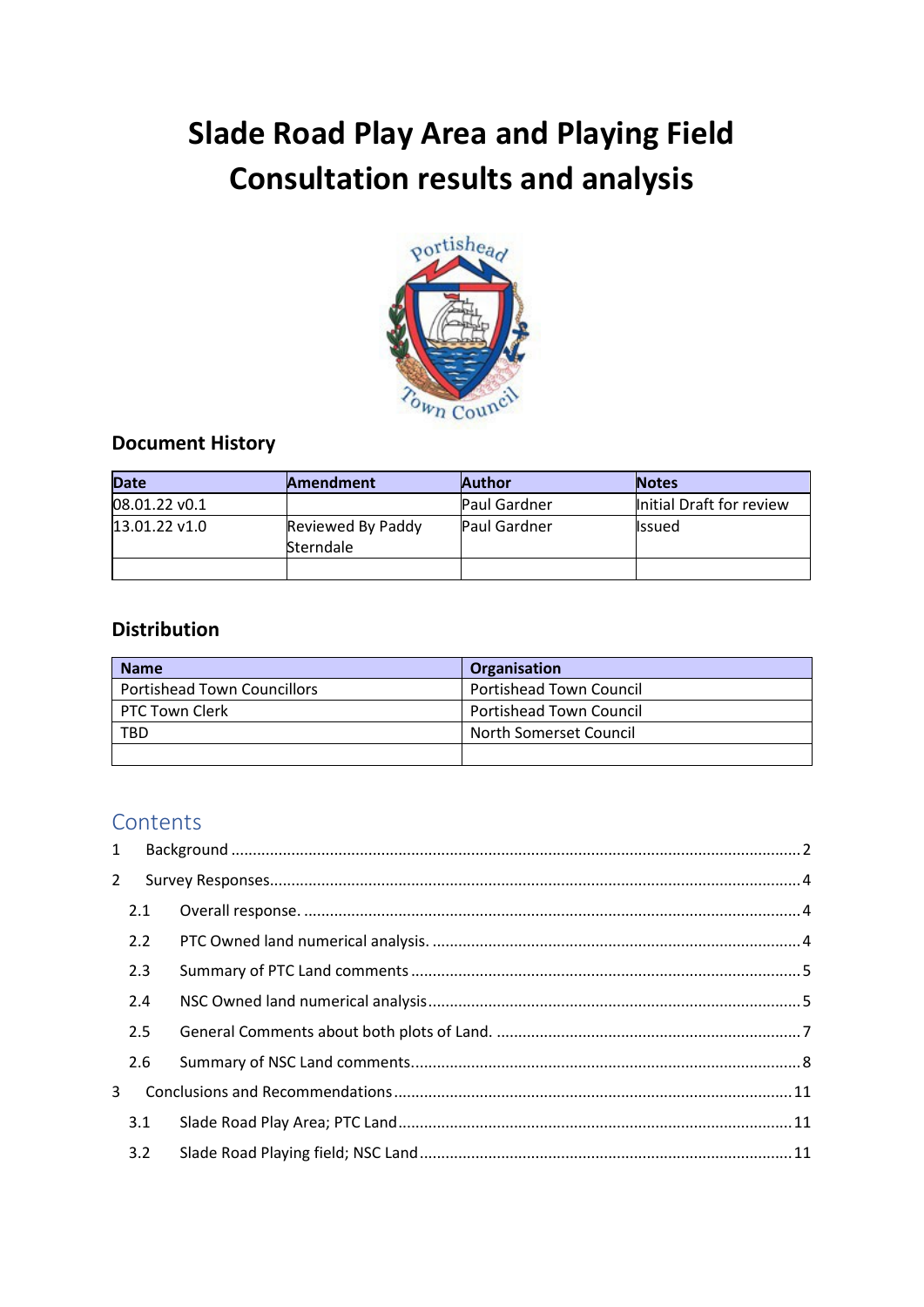# <span id="page-1-0"></span>1 Background

The Slade Road Play Area and Playing fields are two plots of adjoining land at the bottom of Downside, a short walk away from the High Street. They were both part of the old Portishead Primary school land.

Plot 1, consisting of roughly two-thirds of the land is owned by North Somerset Council (NSC) and previously was the Slade Road school playing field. Plot 2 is owned by Portishead Town Council (PTC) and used to be the school play area including a nature trail. Plot 1 is now a rough field which has occasional ad hoc "clearance" maintenance by NSC. Plot 2 is wooded and not been maintained in the recent past.

The only road access to the site is via Downside (a narrow cul-de-sac). The North Somerset land is a field sloping down to Slade Road whereas the Portishead Town Council land is a strip of unmaintained woodland further up the hillside towards Briary Road, bordered by a small stream which rises from a spring on the North Somerset plot.

The PTC plot has a covenant on it which states: "... it (the landowner) will not at any time hereafter use the property for any purpose other than a playground and amenity area"

The North Somerset owned land is currently part of the NSC development list for potential future housing development.

In recent years PTC has received regular representations from residents with significant concerns about the potential loss of this town centre green space to development. These have only increased during covid, with more awareness of the value of urban green spaces, in particular to health and wellbeing. The Town Council has also been lobbied by enterprising children and young adults who have twice built their own hand made BMX track over the last 2 years, the first one was demolished by NSC after complaints by residents with a different view of the best use for the land.

PTC therefore commissioned a survey to gather a much wider set of views from Portishead residents on how best to use the land in the future.

The consultation ran from 5<sup>th</sup> November 2021 to 7<sup>th</sup> January 2022. It was published on PTC and Portishead Community Facebook Pages and in the North Somerset Times. Around 300 physical leaflets were delivered to the houses closest to the Play Area and Playing Field.

The photos below show the land registry entry and photos of the two plots: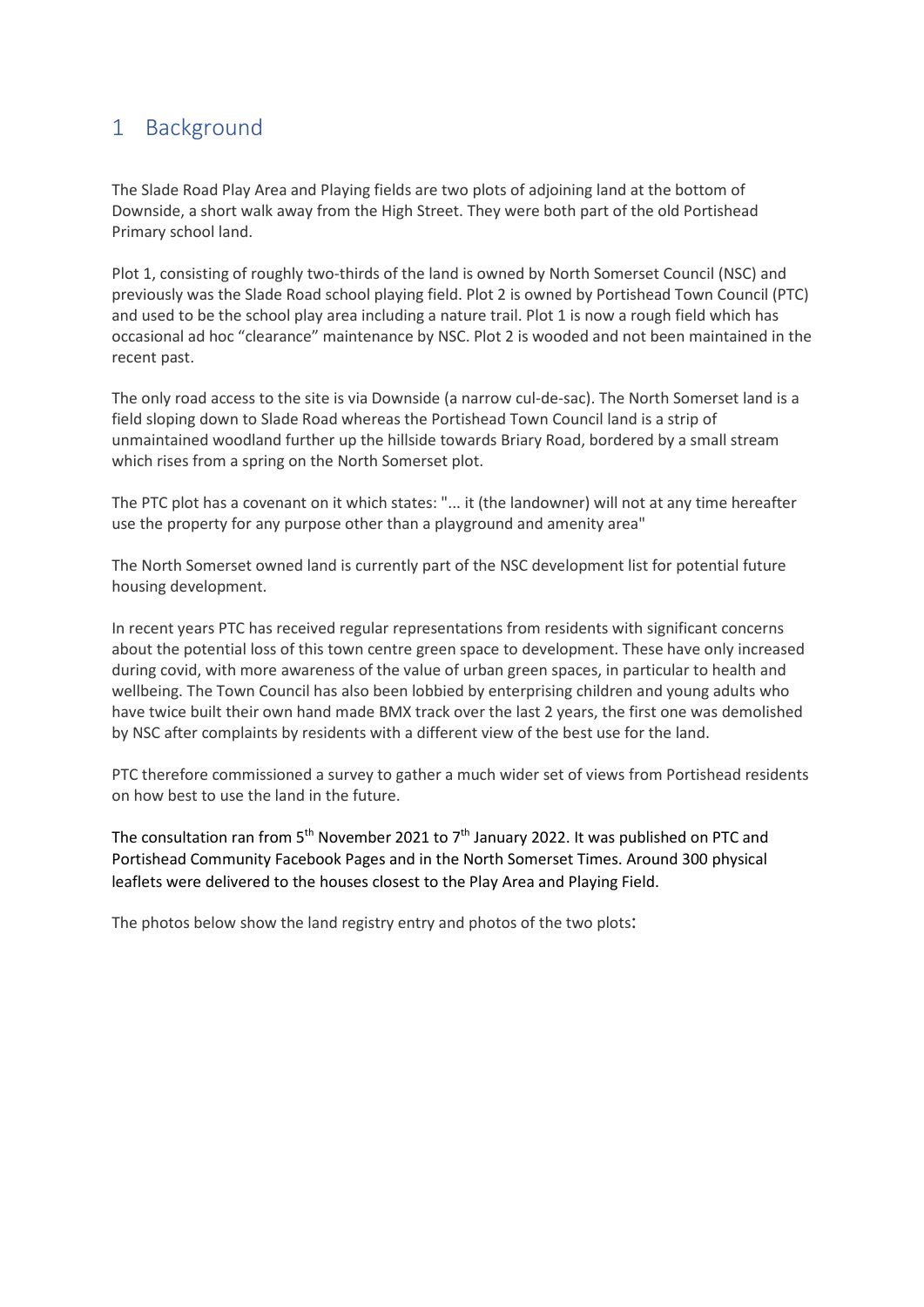Figure 1: Land Registry entry.



Figure 2: Portishead Town Council Land



Figure 3: North Somerset Council Land

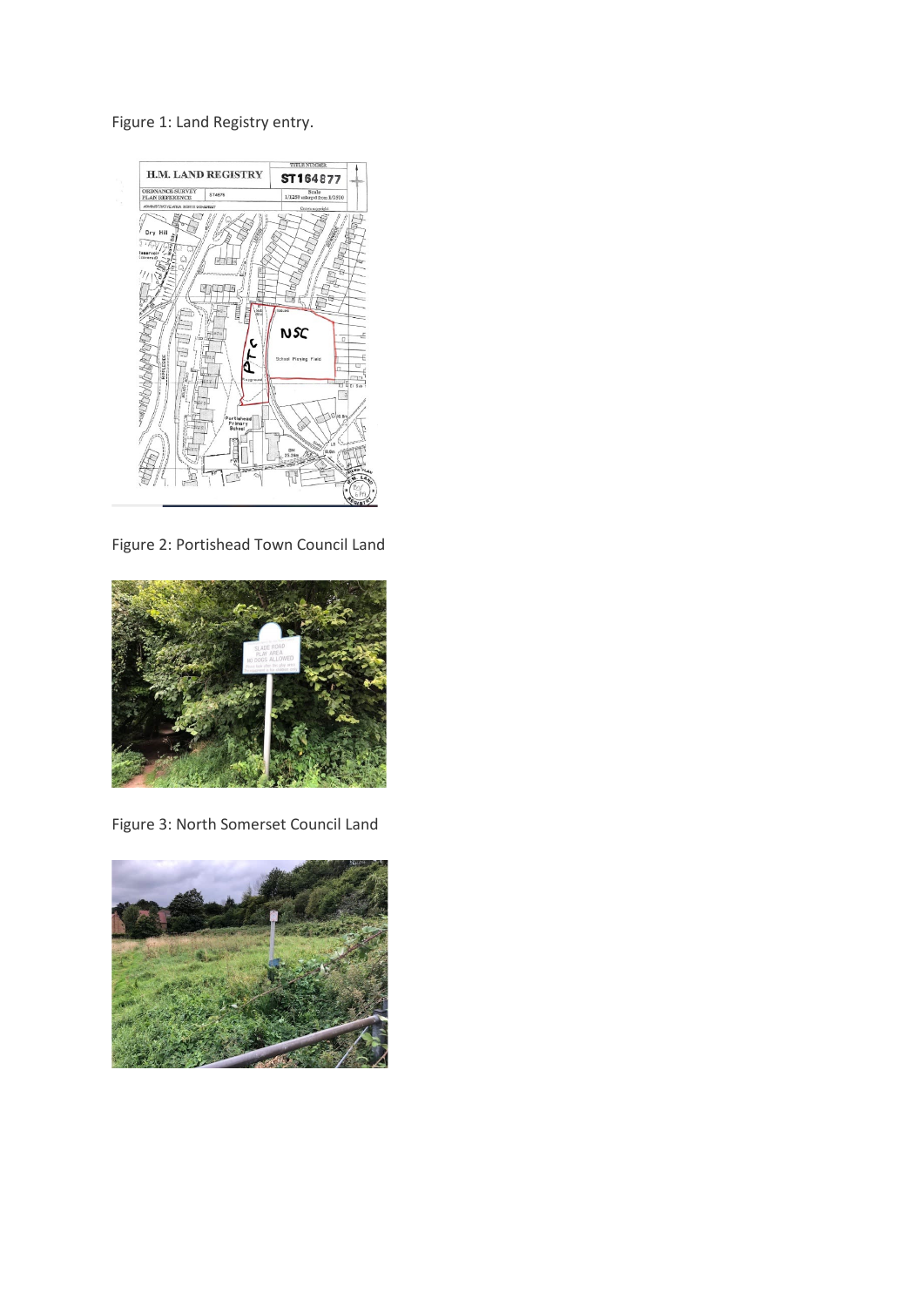# <span id="page-3-0"></span>2 Survey Responses

#### <span id="page-3-1"></span>2.1 Overall response.

There were 306 responses in total.

In comparison, PTC has either been involved in or run around a dozen consultations over the last 2 years. This response rate is the second highest figure, it is above the Wyndham Way Study Area consultation but well below the survey on the future of the Lake Grounds which had 1000 responses. (The Lake Grounds survey did have a large response from outside Portishead).

87.5% said they were either aware of the location or used the play area or playing field.

### <span id="page-3-2"></span>2.2 PTC Owned land numerical analysis.

We asked "What are your preferred options for the Portishead Town Council Land? "and allowed people to choose multiple options. We did not ask people to choose a favoured option.

Approximately two thirds of responses were for creating a nature trail and play area in the woodland setting. As one of the respondents noted, this could be done by clearing some of the scrub rather than any of the mature trees.

Circa one third of comments wanted to leave the land as it is.

2.6% of people wanted to see the covenant removed and the land made available for development.

| #   | What are you preferred options for the Portishead Town Council owned land?                                                                                   |
|-----|--------------------------------------------------------------------------------------------------------------------------------------------------------------|
| 220 | Nature trail/play area in woodland setting                                                                                                                   |
| 110 | Leave as woodland with minimal maintenance                                                                                                                   |
| 26  | Play area/seating by removing trees                                                                                                                          |
| 8   | Remove covenant to allow development                                                                                                                         |
| 1   | community farm                                                                                                                                               |
| 1   | Mix nature & housing                                                                                                                                         |
| 1   | Managed woodland for both people and wildlife                                                                                                                |
| 1   | Maximise its potential to absorb excess rainwater.                                                                                                           |
| 1   | A percentage left as trees and a skate park                                                                                                                  |
| 1   | Managed Woodland                                                                                                                                             |
| 1   | Accessible green space                                                                                                                                       |
| 1   | <b>Bristol</b>                                                                                                                                               |
| 1   | The play area can be re instated without removing trees. Only scrub will need removing and the existing trees<br>can stay in place along the public footpath |
| 1   | Allotments for residents of surrounding streets.                                                                                                             |
| 1   | Cycle trail/pump track                                                                                                                                       |
| 1   | Mix of nature trail/play area but also woodland and scrub land for nature                                                                                    |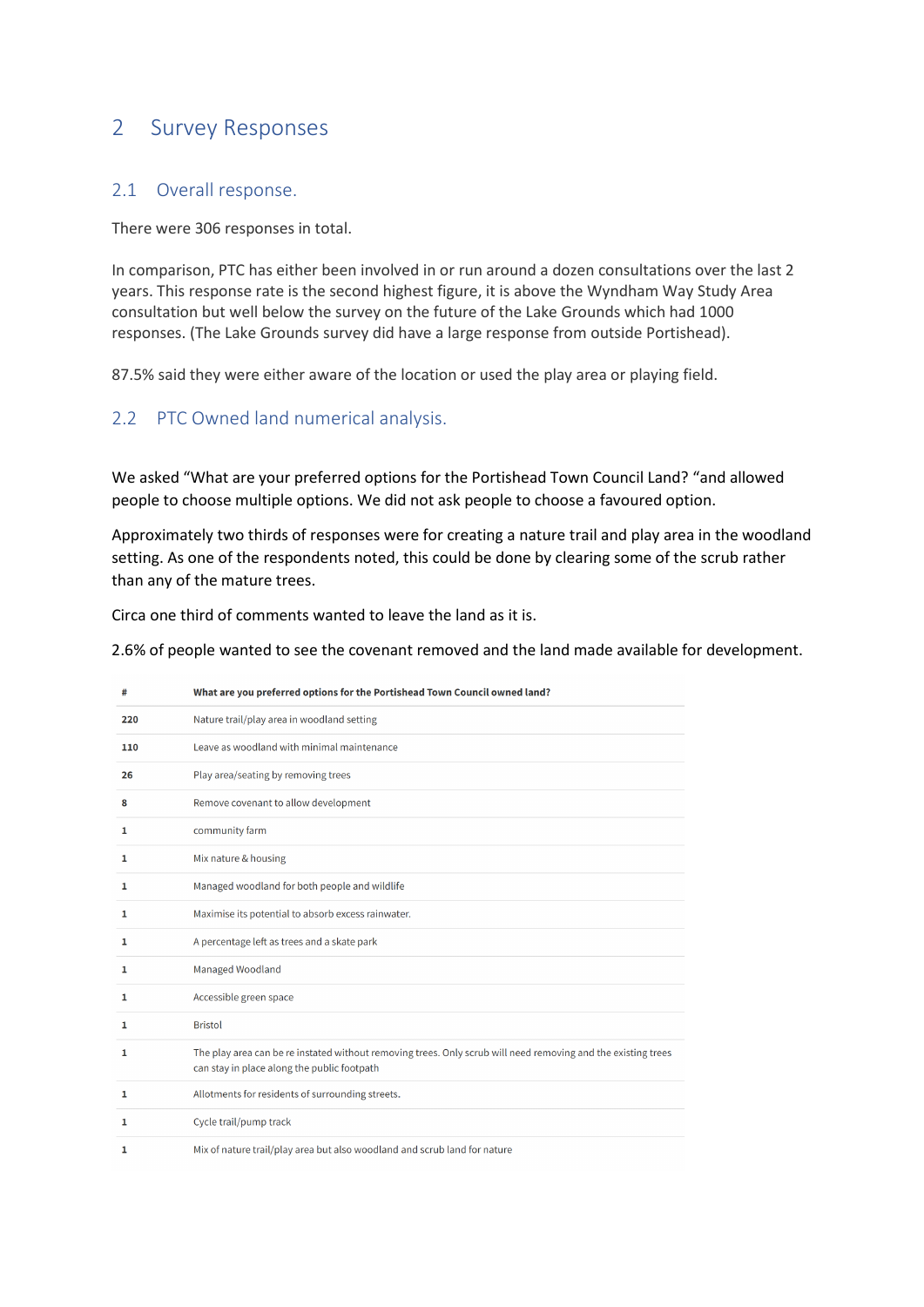### <span id="page-4-0"></span>2.3 Summary of PTC Land comments

"Leave the area as it is. Not enough space for a play area."

"This land provides a lovely wild oasis within the town, and a much-needed haven for urban wildlife"

"A nature trail/play area would be a significant improvement especially for families with young children."

"Good Educational opportunity for a nature trail and wildlife nature corridor"

"Cannot afford to lose green spaces within the town"

"I would increase the protection provided by the covenant (which could be changed by a future council) with a Deed of Dedication"

In summary, there is demand for a good educational play area and woodland trail, but any implementation must be sympathetic to the woodland environment and the local wildlife.

As a resident stated:

"With care, the play area could be reinstated as the hub of a wildlife corridor enabling children and parents the chance to watch and learn about wildlife."

### <span id="page-4-1"></span>2.4 NSC Owned land numerical analysis

We asked, "Would you like to see the North Somerset owned land developed for housing or not?"

- 93.2% wanted the land removed from the NSC development list
- 3% chose development for social housing only
- An additional 3.8% chose development involving a full range of property types

For context, a housing survey undertaken in summer 2020 for the Portishead Neighbourhood Plan asked questions about housing across the whole of Portishead, with 175 responses. This separate survey had the following responses.

- 45% of respondents do not want any more housing in Portishead. As a second choice, the majority of these people would want to see market or smaller market homes
- 28% favour market homes or smaller market homes
- 26% prefer some form of "affordable" housing
- 22% see no more houses as their least favoured option, presumably as they are looking for somewhere to live or will be in the future.
- Analysing the demographic data, younger people who are not yet on "the property ladder" were much more likely to be the people seeking affordable housing whereas older people who tend to already have a secure housing situation, are happy with the status quo where market housing predominates.

Looking at the results of both the Slade Road survey and the comparison with the Neighbourhood Plan survey, the conclusion is the same. There is an overwhelming support for NOT developing either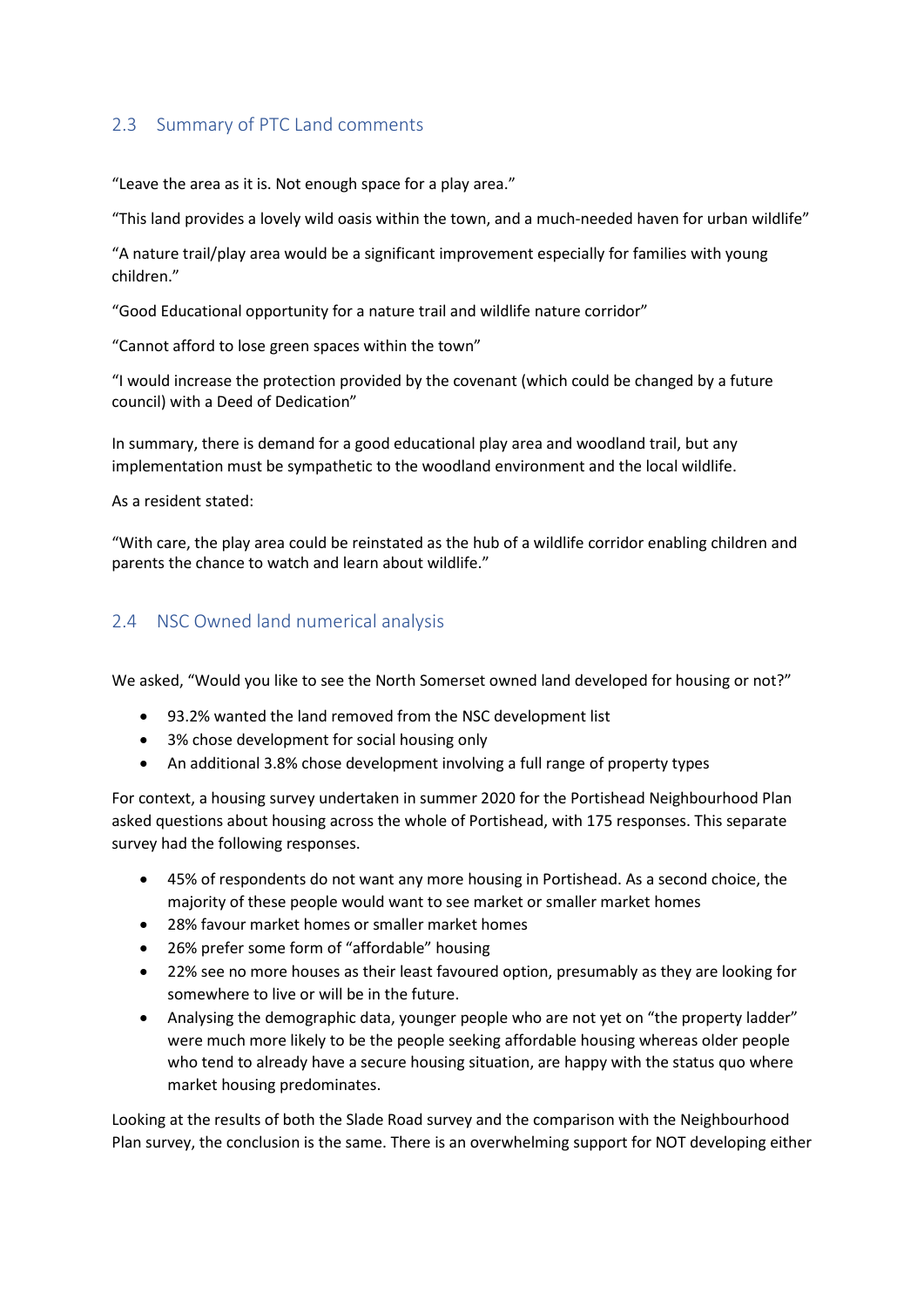of these specific plots of land plot of land although there is higher demand for affordable housing across Portishead as a whole.



We asked, "If you want the land removed from the development list, what would you like to see happen?" (People could choose multiple options)

There were a mix of views. The two options to leave the land in its most natural state, i.e., a meadow /wildflower area or a community orchard were the most popular single choices. However, there was about the same level of support for making the area into more of a community amenity area with the most popular options being a children's playground, urban farm or allotments in that order. There was also a small amount of interest in a memorial garden.

The land is a substantial plot so it would be possible to combine one or more of these options to meet the wishes of the largest group of people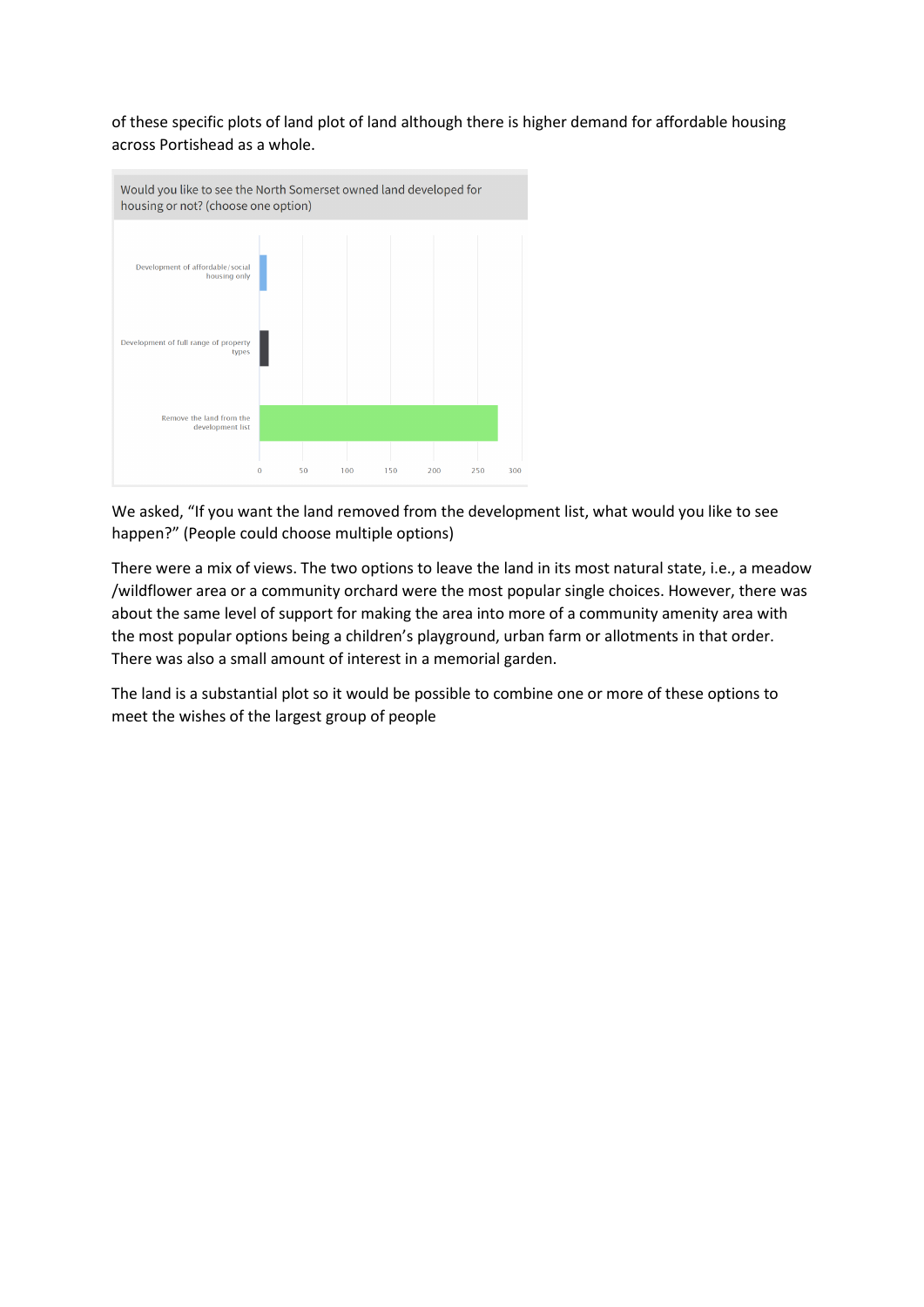| #   | If you want the land removed from the development list, what would you like to see happen? (multiple<br>options possible as its a large plot) |
|-----|-----------------------------------------------------------------------------------------------------------------------------------------------|
| 181 | Meadow, wildflower area                                                                                                                       |
| 131 | Community orchard                                                                                                                             |
| 126 | Children's playground                                                                                                                         |
| 109 | Urban farm(small animals, cafe, community area)                                                                                               |
| 75  | <b>Allotments</b>                                                                                                                             |
| 34  | <b>Memorial Garden</b>                                                                                                                        |
| 1   | bike ramps                                                                                                                                    |
| 1   | Local people led managed rewilding site                                                                                                       |
| 1   | If small farm etc. Is compatible with maximum flood prevention it would be a huge asset to the town.                                          |
| 1   | Continuation of woodland setting to make one park with seats                                                                                  |
| 1   | Mixed wildlife area and skatepark.                                                                                                            |
| 1   | Nature trail                                                                                                                                  |
| 1   | <b>SkatePark</b>                                                                                                                              |
| 1   | <b>Bike trails</b>                                                                                                                            |
| 1   | Nothing why do we need to make use of it. What can it not be left for nature.                                                                 |
| 1   | Space to play, but not necessarily with play equipment.                                                                                       |
| 1   | Various, see comment                                                                                                                          |
| 1   | Rugby fields for Gordano Rugby Club                                                                                                           |
| 1   | Leave it alone                                                                                                                                |
| 1   | def opportunity for allotments for the young to develop skills - so rather than farm maybe chickens and food<br>production                    |
| 1   | Leave as is and allow areas of natural beauty                                                                                                 |
| 1   | Open grassed maintained area.                                                                                                                 |
| 1   | Picnic area                                                                                                                                   |
| 1   | As before leave as woodland                                                                                                                   |

### <span id="page-6-0"></span>2.5 General Comments about both plots of Land.

Asked about how they felt about the current state of the two plots of land many people made similar comments such as "unkempt", "neglected", "overgrown", "poorly managed by NSC", "unattractive", "unloved".

These could be summed up by one comment. "I'm sad that is not beautiful or useful"

In contrast, some people like the land as it is. "I like that it has been left to nature"

People saw it as "a quiet breathing space in the town" and lamented that it used to be a thriving amenity hosting many sporting and other uses.

"In past years Leeside residents had sports days and volley-ball games here. It was a real community space."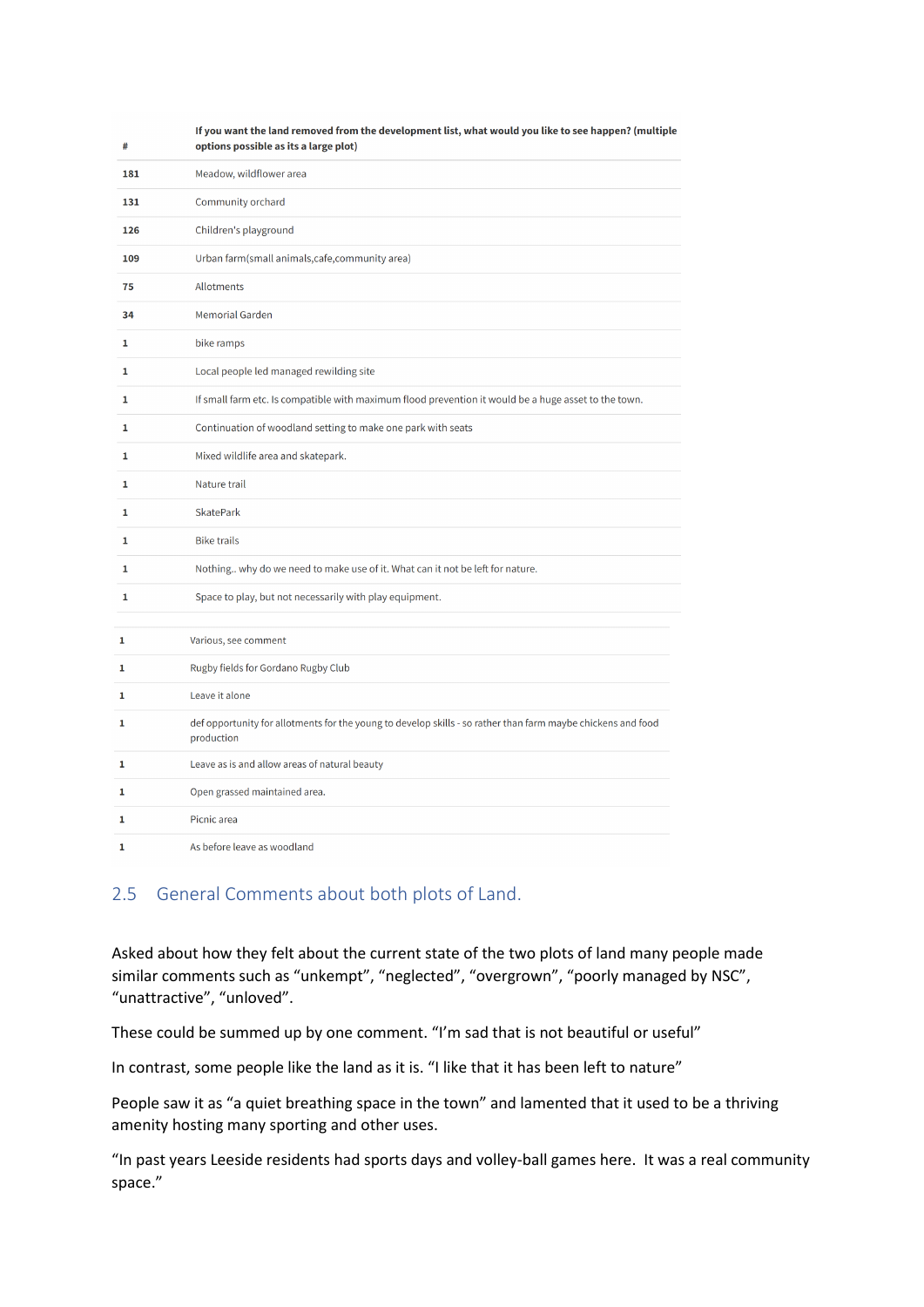As for the future, this comment from a resident perhaps sums up the consensus." I like both uses playground and "rewilded"".

People also expressed various concerns about any future use:

- Very poor vehicular access to the land through a narrow cul-de-sac
- Lack of parking nearby
- Potential loss of any natural land on a hill side because of the potential impact on flooding in the Town.

The rich wildlife in the area, including Deer, Badgers, Green Woodpeckers, Tawny Owls, Field Mice and Hedgehogs on land in the heart of Portishead, was also highlighted.

### <span id="page-7-0"></span>2.6 Summary of NSC Land comments.

#### **General Points**

"While on paper these areas of land are "owned" by PTC and NSC it's important to remember that both councils are there to serve the local community. I would like to see the two councils work together to make the whole area a place that can be enjoyed by all."

"I would be willing to join a committee/ working party and help look after the park"

#### **Concerns over vehicular access**

"Too much over development already in the town, unsuitable access via a small, narrow cul-de -sac"

"It's poor access and lack of green space in the vicinity of these roads make it an ideal area to publicise and share with the local community"

#### **Retaining the land in a natural state**

"Just let nature be nature!! It can take care of itself."

"Cop 26 makes it clear that preserving our open spaces is crucial for the health and well-being of future generations. Let the Council be a shining leading light in the fight against climate change"

"Please let's think about our beautiful planet. We don't need any more concrete which reflects heat back into the atmosphere. We need greenery and trees to soak up the CO2… Please let's get the community involved in something good for the planet and for our mental health, we are all suffering from the effects of this Covid pandemic. We need hope, fresh air and something to give us inspiration"

"It would be good to have a managed area – a combination of both safe access for people but around the edges it becomes a wild area … perhaps planted out in a way that attracts wildlife. Remove brambles so that the area can be used... but otherwise leave wild"

"Leave the trees and maintain it as a natural space. Stop development taking these spaces. Once they are gone there is no going back. Cop26 showed us that we just need to stop and keep protecting."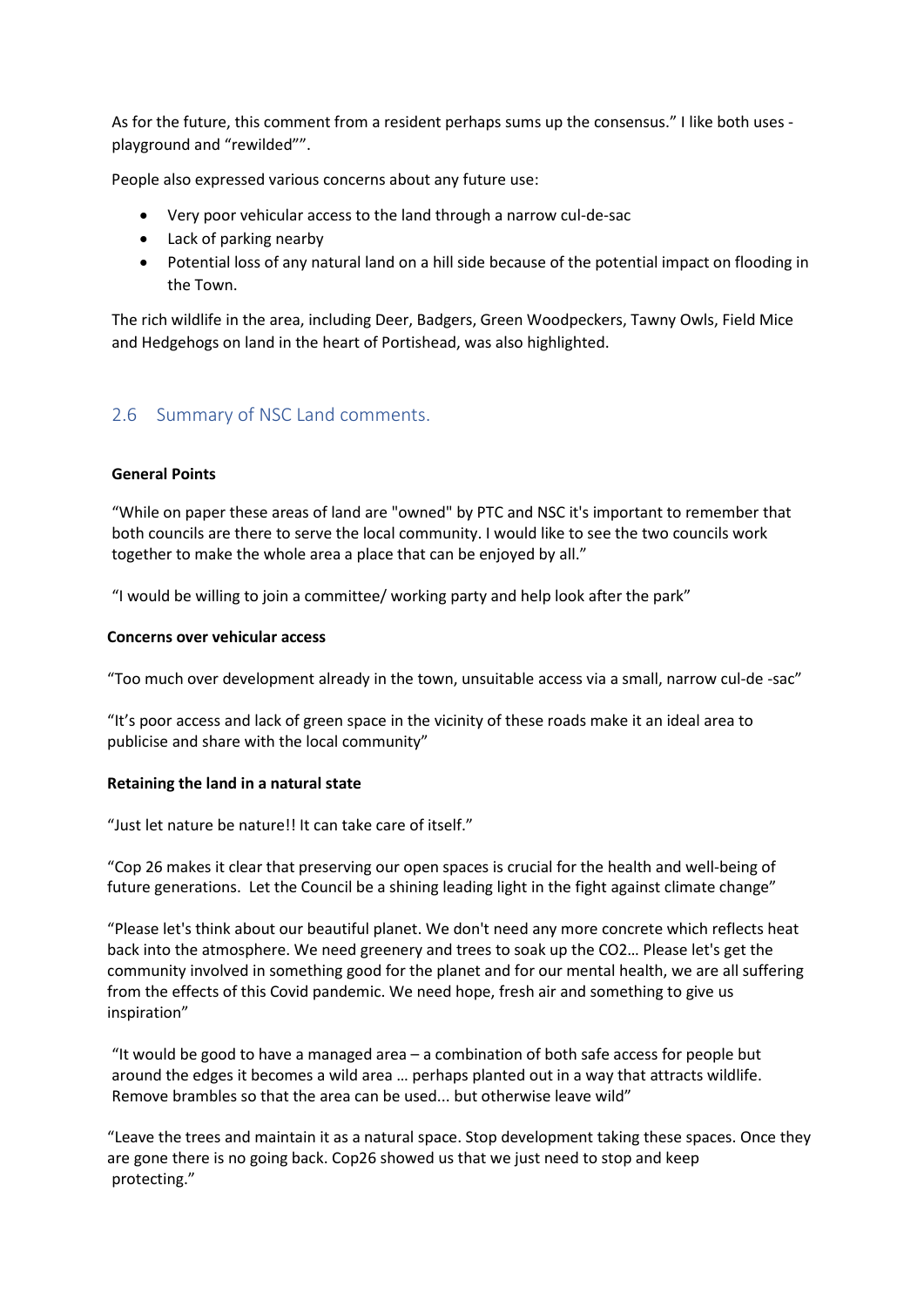"It's nice as it currently is. There aren't enough areas for 'kids to be kids' – This is a good space for young adults and kids to come and enjoy natural land."

"Anything Natural that can be enjoyed by the community, not more housing"

"An area for young children to discover more about nature would be amazing. It was a nature reserve for the children of slade rd school to learn from and it should remain so."

"The field is a great wildflower meadow and wildlife hub but could be further enhanced by a community orchard and other sowings."

#### **Accessibility**

"Portishead's lack of accessible green space is an embarrassment to the town. This space could be turned into an all-weather, central, wheelchair accessible green space for all."

#### **Amenity / Play Area**

"I think having a really good playpark just off the High Street would bring more visitors to Portishead High Street and would be great for the large number of young children living in that area."

"There is too little green space and activities for people, children and pets to walk. Somewhere in central Portishead maintained for this purpose would benefit the town. conversely more housing will detract"

"There are no good woodland play areas within Portishead. Weston Big Woods and Battery Point are on the extreme edges of town and require families with children to drive to access them, plus there is not much to "play" beyond the simple woodland. Take examples of good integrated play areas such as the top play area at Tyntesfield where the play furniture blends into their setting and apply this here."

"The path through the woodland is a convenient shortcut down from Leeside to St Peters Church, school and Gordano School. If it was maintained better, it would be used by lots of school children and their parents. If there was a play area in the woodland, then I believe it would be used by lots of children as the area doesn't currently have a play area."

"There is no decent play area in this part of the town. This seems like an ideal opportunity to return this area to a play area for surrounding families as it's away from traffic and is therefore a safe area."

"A nice area for walking and exercising would benefit the community. A play area for children would help - there aren't any nearby.

"Wouldn't it be lovely to have a nature trail or a woodland play area for our children to appreciate amongst the land**."**

"Part of the charm of the old play area was its woodland setting - it felt like being in a forest! As well as the environmental aspect, it would just generally be a better area for kids to play with trees and nature around."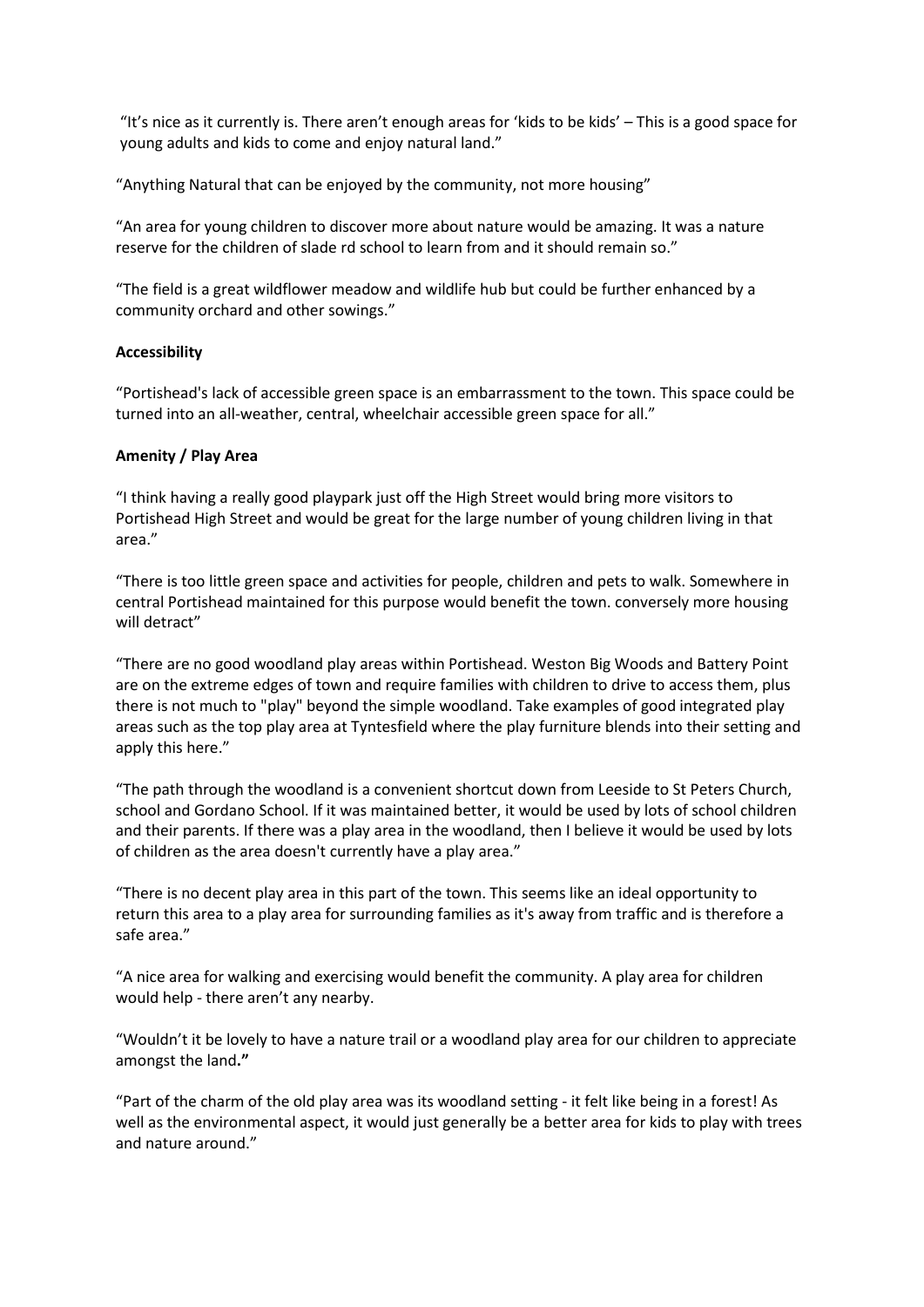"Thank you for putting this survey together, but please also look to how the area is being used. The children (and young adults) have spoken with their feet already and demonstrated just what potential the area has to them."

"As a young child and teenager, I spent a lot of time here, it was our local park/play area. It was disappointing not to be able to bring my own children here to play on the equipment and big slide. I think the area would be well used as a play area; it is surrounded by houses with young families."

#### **Allotments**

"Woodland is historic and can't just be planted later on. (Not without waiting a long time!) I'd rather use what we have and integrate NSC plot with the woodland. It could all blend together woodland to orchard with children's area in the middle, and a zone for allotments."

"Allotments would be private – the land must be available to the public, and not just children."

#### **Urban Farm**

"I love the idea of an urban farm with the animals CAFE and community area. So long as the green space is still maintained as much as possible. There are many people that live in the flats that could really do with somewhere lovely to go and to be involved in perhaps a community garden. There are also people with mental health issues around the area that could really do with some therapeutic activities. It is well documented how working with others, helping to plant trees and vegetables et cetera, working with animals, cleaning them out et cetera really improves people's mental health and well-being."

"The fields are in a central location and used to be the school playing fields so I think the emphasis should be on children, especially as there is a shortage of outside amenities for our kids. A community cafe /urban farm might help make this a central sustainable destination"

"Traditionally we had farms in that area, so an urban farm would be great to get youngsters out in the fresh air in a safe environment"

"Urban farm may be challenging due to access, but the idea is great. Certainly should be developed as a play area."

#### **Community Orchard**

This idea had a lot of support but always in conjunction with one of the other ideas rather than for a single use.

"Children's playground and community orchard sounds like an ideal combination, might even be enough space for allotments too."

"It could all blend together woodland to orchard with children's area in the middle, and a zone for allotments."

#### **Memorial garden**

Only one specific comment: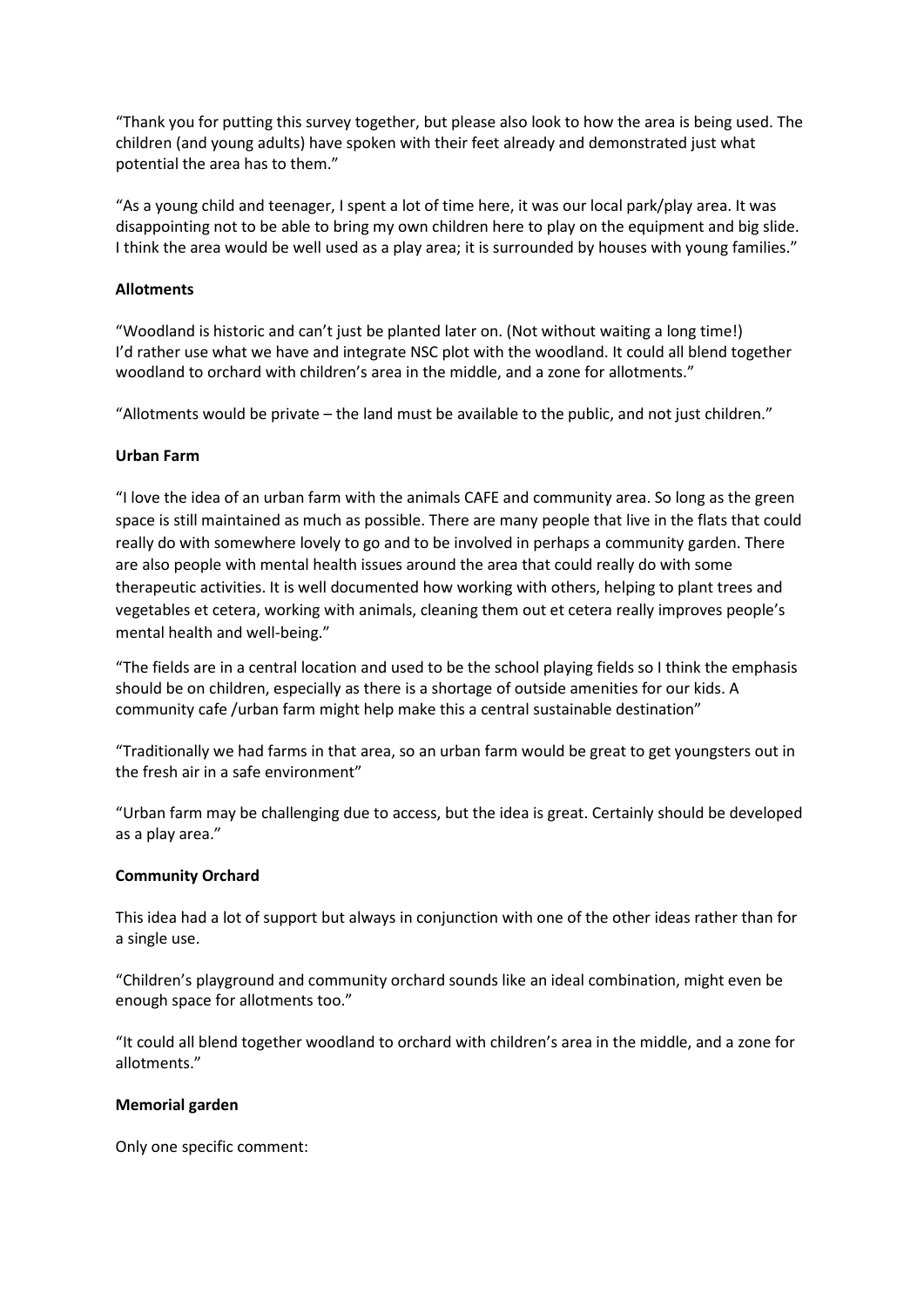"It should remain green open space for the benefit of the residents in Portishead, and maybe have some purpose as a covid memorial orchard or garden."

#### **Comments on Development**

6.8% were in favour of development on the land.

"We need some affordable houses and this area around it is already developed. Site is not pretty or ecologically special"

This contrasted with:

"Really important to keep the green space. It helps with mental health and is better for the climate"

"Anything but building and development"

"One of the few natural areas in a very developed area"

## <span id="page-10-0"></span>3 Conclusions and Recommendations

### <span id="page-10-1"></span>3.1 Slade Road Play Area; PTC Land

The conclusions from this part of the survey are that the woodland environment needs to be kept intact and the needs of local wildlife fully accounted for, whilst at the same time restoring a woodland play area and potential nature trail along the land. Any play equipment needs to be inkeeping with the woodland setting.

There is almost no appetite for removing the covenant which designates the land as amenity land.

As the land is owned by PTC, future decisions can be made by Portishead Town Council. Subject to formal agreement at a Town Council meeting, the logical next step is to ask some experts to survey the land and submit proposals for a woodland play area" which fully accounts for the existing environment.

Any proposals will undergo further resident consultation.

Budget has been set aside for the 2022-23 Financial Year to pay for any work that is agreed.

#### <span id="page-10-2"></span>3.2 Slade Road Playing field; NSC Land

There was a large majority (93.2%) who do not want to see the land developed, many reasons were quoted, the need for more natural green space in an urban setting for health and wellbeing, the need for more local amenities and the practical issues of very poor access and the potential impact on flooding

"A community space to me means a place for all, and that could be achieved here by allocating space for allotments, children, and nature."

"I would like it to keep its natural feel but with interactive areas for everyone"